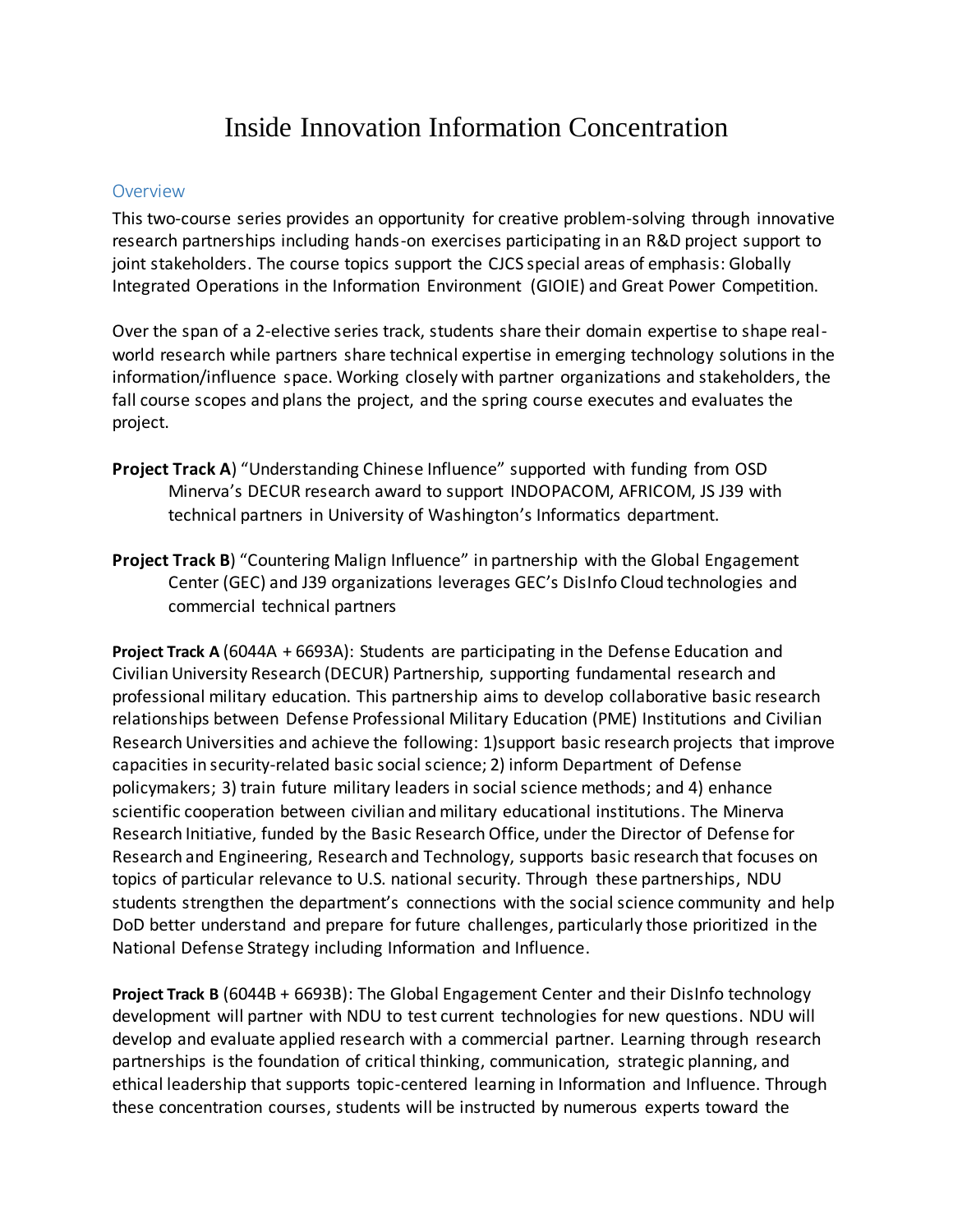successful completion academic and research outcomes. Partnerships include: INDOPACOM J9 Office of Strategic Partnerships providing regional connections; NDU alumni relations, who are focused on INDOPACOM for 2020/21 is a wide network connecting with leaders in the region; and the Global Engagement Center's analysis team members who will facilitate the use and testing of newly developed Disinfo Cloud technologies from commercial partners.

## Value:

Education and training are only effective insofar as they are built upon accurate and comprehensive models of how the world works. While we know something about how information spreads in the GIOIE, we know much less about the impact of that information, how evolving information platforms interact with human psychology that may result in new diffusion dynamics, and the most powerful mechanisms for countering disinformation. Given the dynamic nature of information and cyber technologies, these gaps can only be addressed by continuous research that can credibly inform the material from which training and education is drawn, deployed, and updated. In the absence of research, education and training will invariably be based on limited, intuitive, and potentially inaccurate models, leading to unintended consequences that can include poor policies, counter-productive investments, new vulnerabilities, and competitive disadvantage.

The partnership research approach purposefully integrates PME students and defense community domain expertise in each phase. The National Defense Strategy as well as subsequent implementation documents, including the Chairman's Globally Integrated Operations in the Information Environment (GIOIE) and Great Power Competition Strategy, necessitate a deeper focus on behavioral and social sciences in order to understand decisionmaking of competitors, adversaries, and partners leveraging information as an instrument of national power. The recent National Academies of Sciences report developed in partnership with ODNI, A Decadal Survey on Social and Behavioral Sciences: A Research Agenda for Advancing Intelligence Analysis noted the lack of integration of social sciences leads to errors, re-treading of old ground, and poor fit of findings to National Security (NS) use cases. These elective tracks are built around projects which merge academic strength and NS expertise through a joint project into a more effective, more comprehensive, more strategic whole.

These research partnerships translate the direct utility of behavioral and social sciences, understanding what human beings do, how, and why, into the strategic skillset of PME students. Additionally, the technical expertise and resources of partners allow NDU students to integrate and apply Information and Influence with emerging technologies such as AI/ML, cyber, and visualization tools. Students are not only be exposed to leading-edge research, but they will learn how to call on it, how to evaluate it, and where it can enhance their strategic objectives. Additionally, the development of a shared lexicon and analytic perspectives may facilitate future research to incorporate NS impact with more awareness of end-users and state-of-the-field knowledge gaps. NDU students will directly contribute to the advancement of science and technology in strategic influence which can increase agility by being, Inside Innovation.